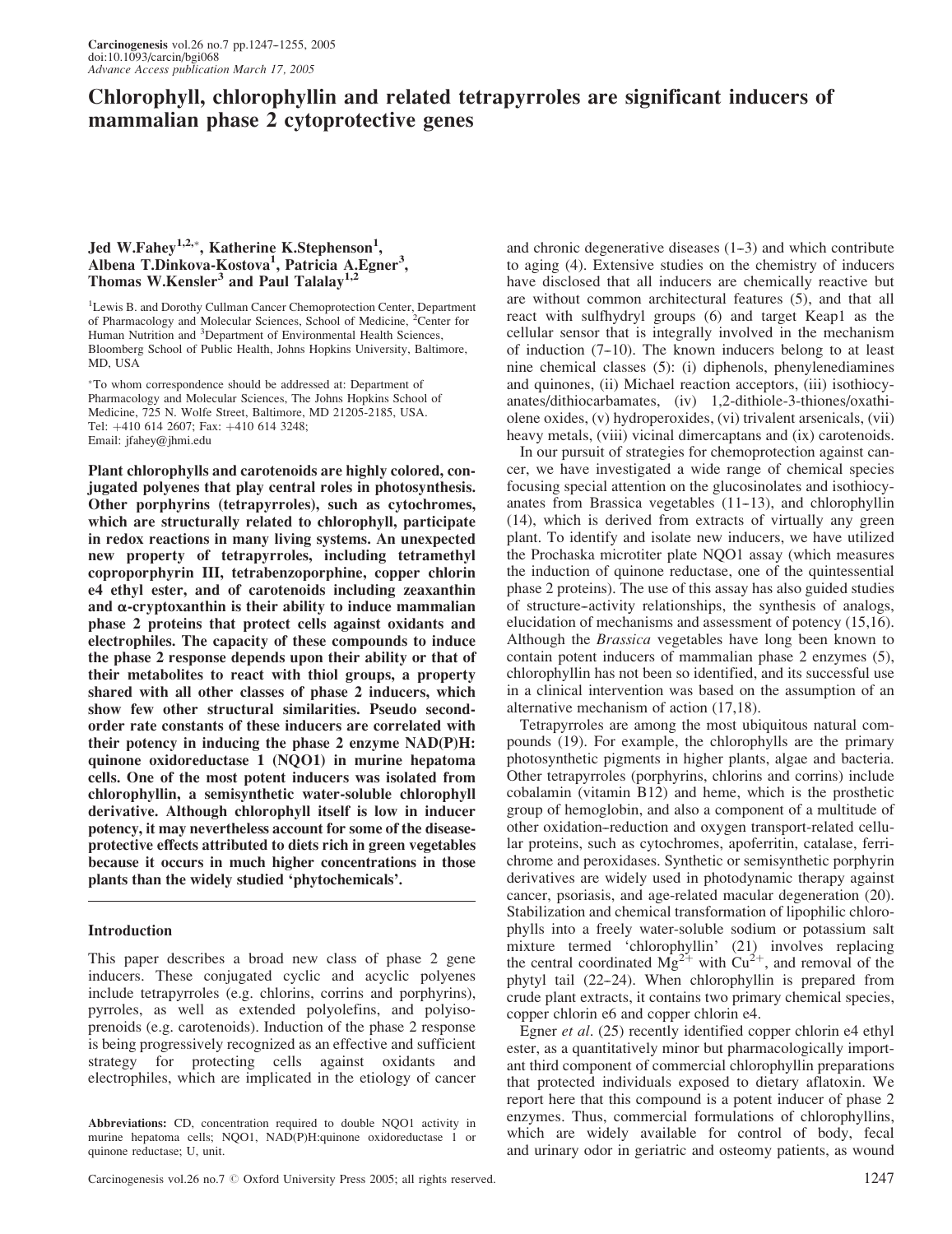healing accelerators and as food colorants (26), may have more robust and broad-based chemoprotective activity than suggested previously (14,17,27), and they may have promise as prophylactic pharmaceuticals. Chlorophyllin has been shown previously to inhibit significantly the mutagenic activity of a variety of xenobiotics by mechanisms that are likely to include: (i) direct antioxidant activity and (ii) formation of complexes with mutagens/carcinogens via strong stacking interactions, thereby facilitating the excretion of these carcinogens (27). Short-term oral administration of chlorophyllin has also been reported to increase the levels of hepatic glutathione S-transferase in lactating mice and suckling pups (18), to inhibit a variety of cytochromes P450 (28) and to protect against heterocyclic amine-induced genotoxicity by induction of phase 2 enzymes (29). Clinical trials with chlorophyllin have reduced aflatoxin-DNA adducts in individuals at high risk for liver cancer (14,17).

In this study, we report that chlorophyllin and a number of related tetrapyrroles, highly conjugated carotenoids and sterolbinding antifungals, are inducers of phase 2 enzymes. Notably, chlorophyll itself is a sufficiently potent inducer of these detoxification enzymes that it may account for a portion of the chemoprotective effect widely ascribed to green vegetables on the basis of epidemiologic evidence (30). Furthermore, we show that each of these new classes of phase 2 enzyme inducers can react with free sulfhydryl groups, suggesting that they can bind to the Keap1 intracellular sensor for inducers, thus triggering the phase 2 gene transcription via the ARE (antioxidant response element), as recently described  $(3.7-9.31)$ .

#### Materials and methods

#### Chemicals and reagents

All reagents were obtained from Sigma-Aldrich (St Louis, MO), Fisher Scientific (Fairlawn, NJ) or Frontier Scientific (Logan, UT), unless otherwise indicated. Chlorophyllin was obtained from Bush, Boake *&* Allen (Sudbury, Suffolk, UK) as well as Sigma-Aldrich, and copper chlorin e4 ethyl ester was isolated as described by Egner et al.  $(25)$ . Chlorophyll a, in addition to being purchased from Sigma-Aldrich, was isolated from fresh spinach leaves by extraction with acetone and thin layer chromatographic separation in hexane/diethyl ether/acetone (60/30/20, by vol). All the carotenoids used were of high purity, and were donated by Dr Frederick Khachik, who isolated and purified them, and synthesized the  $C_{45}$ - and  $C_{50}$ -  $\beta$ -carotenes (32).

#### Bioassay of phase 2 enzyme induction

The 'Prochaska' bioassay was utilized to measure the induction of NQO1 in Hepa1c1c7 murine hepatoma cells (11,15,33,34). Both sulforaphane and b-naphthoflavone were used as standards in all bioassays. Aqueous solubility of almost all the compounds studied was problematic, so that compounds to be assayed were diluted into a variety of non-aqueous solvents, either tetrahydrofuran, ethanol or a triple solvent (a mixture of equal parts of dimethyl formamide, acetonitrile and dimethyl sulfoxide). Solvent concentrations of 0.5% in culture medium (0.1% for tetrahydrofuran) were never exceeded in the microtiter plates. Plates were assayed after 48 h of induction. Mutant Hepa1c1c7 cells (BP<sup>r</sup>c1 and c1) lacking in functional cytochrome P450 activity were kindly provided by J.P.Whitlock. The former cell line is defective in the aryl hydrocarbon receptor function, and the latter is defective in the expression of aryl hydrocarbon hydroxylase. One unit of inducer activity doubles the NQO1 specific activity in 48 h in a microtiter plate well containing  $150 \mu l$  of medium. CD is the concentration required to double the NQO1 specific activity.

HepG2 human hepatoma cell lines, transfected with the EpRE/TK-GFP (green fluorescent protein) plasmid, were provided by Zhu and Fahl, University of Wisconsin (35). Compounds were dosed as described above, and activity was assessed as described by Ye and Zhang (36), with the exception that the level of cellular protein was assessed using the BCA reagent  $(11.15)$ .

#### Assessment of thiol reactivity

Compounds to be tested were incubated with 143 mM 2-mercaptoethanol at 25°C (6) in either 95% tetrahydrofuran:5% water or 50% methanol:50% water. Decreases in absorbance were monitored at the wavelengths indicated in Table V. Pseudo second-order rate constants were calculated from the initial linear region of the kinetic curve by using the molar extinction coefficient of each compound in the respective solvent.

## Results

## Carotenoids

There is a dramatic (14-fold) difference in the inducer potencies of  $\alpha$ -carotene (CD = 100  $\mu$ M) and  $\beta$ -carotene  $(CD = 7.2 \mu M)$  (37; Table I). Both carotenoids have 11 double bonds, but whereas in  $\beta$ -carotene all double bonds are conjugated, in  $\alpha$ -carotene one of these double bonds (in one ionone ring) is not conjugated. An analogous effect of this difference in conjugation patterns is observed in comparing inducer potencies of the doubly hydroxylated zeaxanthin  $(CD = 2.2 \mu M)$  and lutein  $(CD = 17 \mu M)$ . The importance of an optimal number of conjugated double bonds on inducer potency is further emphasized by the finding that  $\beta$ -carotene analogs in which the chain conjugation has been extended to 13 double bonds (CD = 16  $\mu$ M) or 15 double bonds (CD = 30  $\mu$ M) are less potent inducers than the parent  $\beta$ -carotene. Hydroxylation of both ionone rings increased inducer potency markedly, as shown by comparing lutein  $(CD = 17 \mu M)$  with  $\alpha$ -carotene (CD = 100  $\mu$ M), and zeaxanthin (CD = 2.2  $\mu$ M) with  $\beta$ -carotene (CD = 7.2  $\mu$ M). It is more difficult to interpret the very high inducer potency of the singly hydroxylated  $\alpha$ -cryptoxanthin (CD = 1.8  $\mu$ M). The  $\beta$ -carotene metabolite retinoic acid did not induce  $NQO1$ , and  $\beta$ -ionone, a precursor used in the synthesis of retinol, was a poor inducer (data not shown).

It was recently shown that  $\beta$ -carotene and lycopene increase ARE-mediated transcription of NOO1 and  $\gamma$ -glutamylcysteine synthetase and the levels of glutathione in two different human cell lines (38). Nrf2 undergoes nuclear translocation upon treatment with lycopene. Thus, it appears that carotenoids induce the phase 2 response through the same signal transduction pathway as do other classes of structurally unrelated inducers.

# Polyene antifungals

A subsequent search for natural products with similarly unsaturated alkyl chains led us to examine the sterol-binding polyene antifungal agents. These macrocyclic conjugated polyenes, such as filipin (CD =  $1.7 \mu M$ ), amphotericin B  $(CD = 8.5 \mu M)$  and nystatin  $(CD = 95 \mu M)$  also induce NQO1, but this limited information does not provide insight into the relation between structure and inducer potencies in this class of agents (Table I). Although some of these compounds (e.g. filipin) are potent inducers, they are likely to have limited value as long-term protective agents because of their significant renal and other dose-dependent toxicities (39).

# Tetrapyrroles—porphyrins and analogs

We thus broadened our examination to include less toxic conjugated polyenes e.g. the highly conjugated tetrapyrroles, such as chlorophyll, chlorophyllin, heme and vitamin B12, many of which occur naturally and have very favorable safety and toxicity profiles. Neither the porphyrins participating in the mammalian biosynthesis of heme, nor the metabolites of heme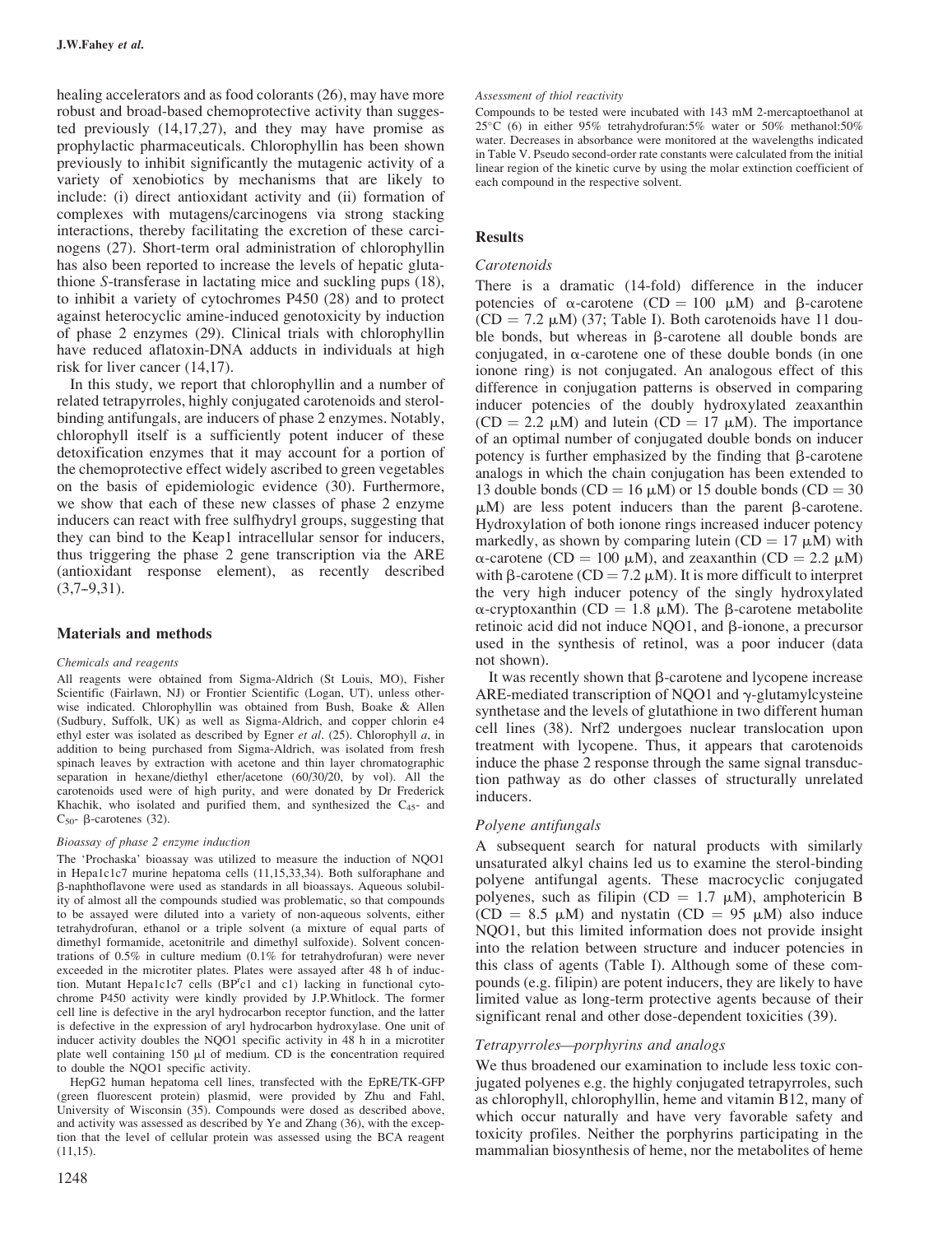# Table I. Potencies of polyenes on the induction of NQO1

| Compound                               | $CD~(\mu M)$ | Structure                                                                                                                                                                |
|----------------------------------------|--------------|--------------------------------------------------------------------------------------------------------------------------------------------------------------------------|
| Sulforaphane                           | $0.2\,$      | $rac{0}{s}$<br>$S = C = N'$                                                                                                                                              |
| Oltipraz                               | $22\,$       | N·<br>S<br>$H_3C$                                                                                                                                                        |
| Carotenoids<br>$\alpha$ -Carotene      | 100          |                                                                                                                                                                          |
| $\beta$ -Carotene                      | $7.2\,$      |                                                                                                                                                                          |
| $C_{45}$ - $\beta$ -Carotene<br>analog | $16\,$       |                                                                                                                                                                          |
| $C_{50}$ - $\beta$ -Carotene<br>analog | $30\,$       |                                                                                                                                                                          |
| Lutein                                 | 17           | OH<br>HO                                                                                                                                                                 |
| Zeaxanthin                             | $2.2\,$      | OH<br>$H$ O $\sim$<br>$\diagup$                                                                                                                                          |
| $\alpha$ -Cryptoxanthin                | $1.8\,$      | HO                                                                                                                                                                       |
| Lycopene                               | $25\,$       |                                                                                                                                                                          |
| Sterol-binding antifungals             |              | ΟH                                                                                                                                                                       |
| $\quad$ Nystatin                       | 95           | OH<br>OH<br>$H_3C$<br>$\overset{\text{II}}{\overset{\text{II}}{\text{C}}\text{H}_3}$<br>oн<br>ÒН<br>ÒН<br>HO.<br>ÒН<br>Ò,<br>COOH<br>$H_3C$<br>o<br>O<br>$\sum_{OH}CH_3$ |
|                                        |              | HO<br>NH <sub>2</sub>                                                                                                                                                    |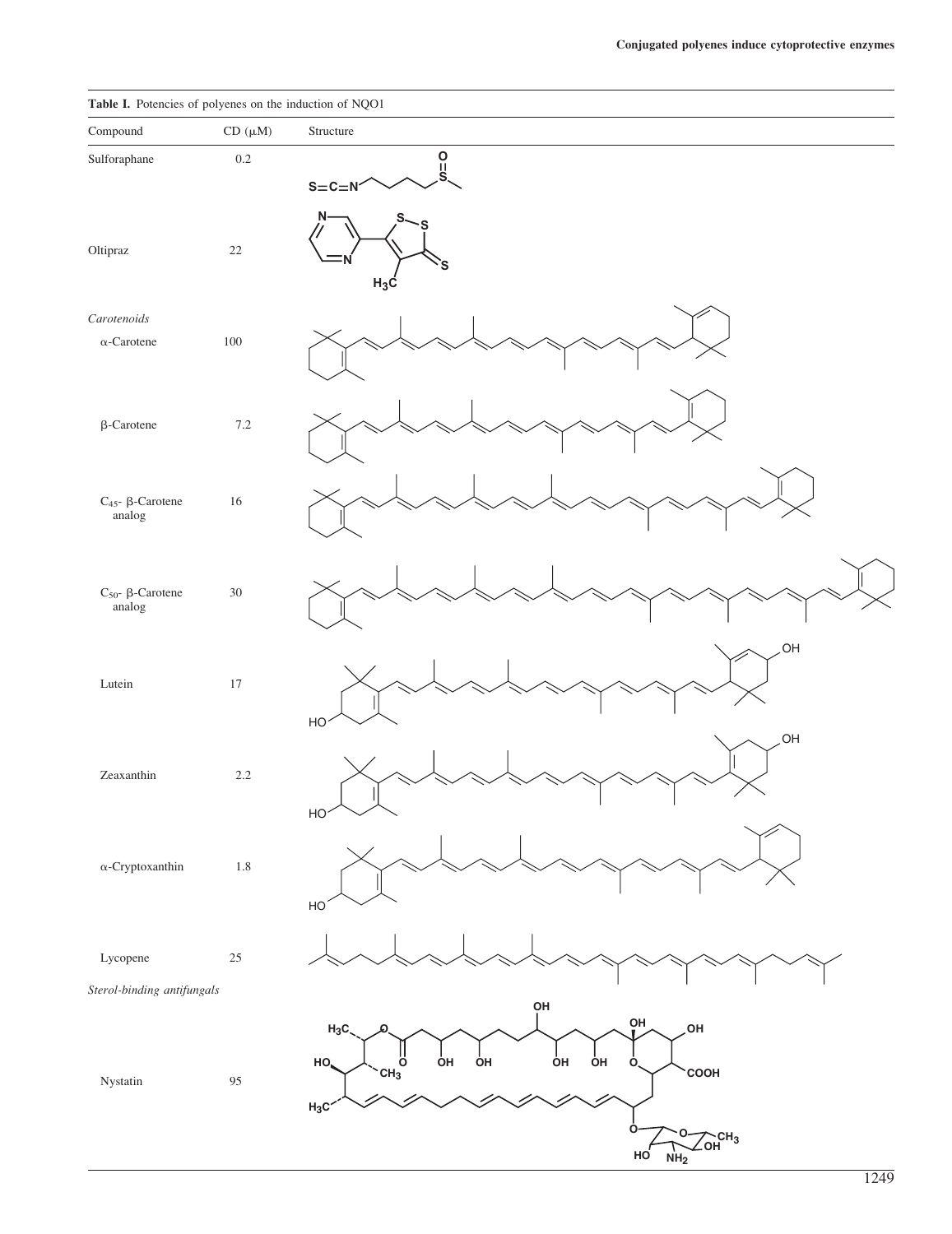



The CD values of sulforaphane and oltipraz are provided as standards for comparison. CD values of some of the carotenoids listed herein have already been reported in Khachik et al. (37).

(e.g. biliverdin and bilirubin) are effective phase 2 enzyme inducers (Table II). We examined a few such porphyrins containing alternate metal ions (e.g. Sn, Zn, Cr and Mn), and these also were ineffective as inducers. On the other hand, the substituted porphyrin, coproporphyrin III tetramethyl ester was an effective inducer (CD = 20  $\mu$ M) with comparable potency to oltipraz [5-(2-pyrazinyl)-4-methyl-1,2-dithiole-3-thione] (40) and resveratrol (41), and with very low cytotoxicity.

Some synthetic porphyrin compounds (Table III), including the basic porphyrin nucleus, porphine, are only marginally effective as inducers (CD = 250  $\mu$ M). However, when the porphine ring is further conjugated with four additional 6-member aromatic rings, which permit charge delocalization and modify electrophilicity, as exemplified by tetrabenzoporphine, it becomes a much better inducer (CD =  $25 \mu M$ ) with very low cytotoxicity. Alteration of the methylene groups bridging the four pyrrole rings of porphine by substituting carbon for nitrogen yielded a completely inactive compound (phthalocyanine), but the introduction of a divalent copper ion to the center of this molecule (copper phthalocyanin) led to a moderately potent inducer (CD =  $37 \mu M$ ). Vitamin B12, a corrin with an asymmetrically modified porphyin nucleus, is also a moderately potent inducer of NQO1 (CD = 50  $\mu$ M), although it is likely that efficacy in vivo would require levels vastly in excess of those required for nutritional purposes.

The families of substituted porphyrins occurring in highest natural abundance are the chlorophylls (containing a centrally coordinated  $Mg^{2+}$  ion) and the hemes (containing a centrally coordinated  $Fe<sup>3+</sup>$  ion). Neither the precursors of heme (e.g. iron (III) mesoporphyrin IX chloride) or its oxidative metabolites (e.g. bilirubin and biliverdin), nor those of chlorophyll (e.g. pheophorbide), or porphyrins containing various metal ligands other than  $Mg^{2+}$  or  $Fe^{3+}$  (e.g. Mn-, Sn- or Zn protoporphyrin IX, or Cr mesoporphyrin IX) are active as phase 2 enzyme inducers (Table II).

It is the phase 2 enzyme induction of chlorophyll itself, its derivatives and its metabolites, however, that attracted our attention. The chlorophylls are relatively weak inducers (pure chlorophyll a,  $CD = 250 \mu M$ ; a variety of chlorophyll isolates obtained from spinach chloroplasts had CD values ranging from 200 to 300  $\mu$ M). The potency of pheophytin a (Mg<sup>2+</sup>free, phytyl-containing tetrapyrrole) was  $250 \mu M$ , whereas pheophorbide  $a$  (lacking the phytyl 'tail') was completely inactive as an inducer. Notably, chlorophyll  $a$  is likely to be oxidized rapidly to chlorophyll  $b$  and to the pheophytins, pyropheophytins and pheophorbides, upon incubation in the microtiter plate assay. When the potency of these compounds is summed over the quantity of them that a vegetable-rich diet might reasonably be expected to contain, this minimum value could still represent a significant induction of protective phase 2 enzymes. For example, if a serving (100 g) of an average green vegetable contains 0.5% chlorophyll by weight, this would amount to about 93 000 U of NQO1 induction potential per day.<sup>1</sup> In comparison, this level is roughly equivalent to the NOO1 induction potential of  $2.8 \mu$  mol of sulforaphane or 275 µmol of resveratrol<sup>2</sup> (phase 2 enzyme inducers found primarily in broccoli and red wine, respectively). By combining the benefit that we calculate could accrue from this approach, with the potential benefit that chlorophyll derivatives, such as chlorophyllin, may provide by binding to carcinogens and making them less available as mutagens, one provides an explanation for the very substantial protective effect that has already been documented for green vegetable consumption (crucifers play an additional role via their content

<sup>&</sup>lt;sup>1</sup>Spinach is one of the richest sources of chlorophyll and contains  $1-2\%$ chlorophyll by weight, but if one uses a more modest figure of 0.5%, consumption of 5 servings per day of green vegetables would provide: 5 servings/d  $\times$  100 g/serving  $\times$  0.005 g chlorophyll/g vegetables  $\times$ 37 300 U of NQO1 induction potential/g of chlorophyl $l = 93,000$  U of NQO1 induction potential per day. [One unit (U) of NQO1 induction potential is defined as the quantity of compound required to double the NQO1 specific activity in a microtiter plate well containing 150  $\mu$ l of medium. (CD = the concentration required to double the NQO1 activity.) Therefore, if chlorophyll has a CD of 200  $\mu$ M, there are 200 nmol/ml  $\times$  0.15 ml/well = 30 nmol/well; 30 nmol/well  $\times$  0.894 µg chlorophyll/nmol = 26.8 µg chlorophyll/U or 37 300 U/g of chlorophyll].

<sup>&</sup>lt;sup>2</sup>The CD of resveratrol in this bioassay system = 21  $\mu$ M (41).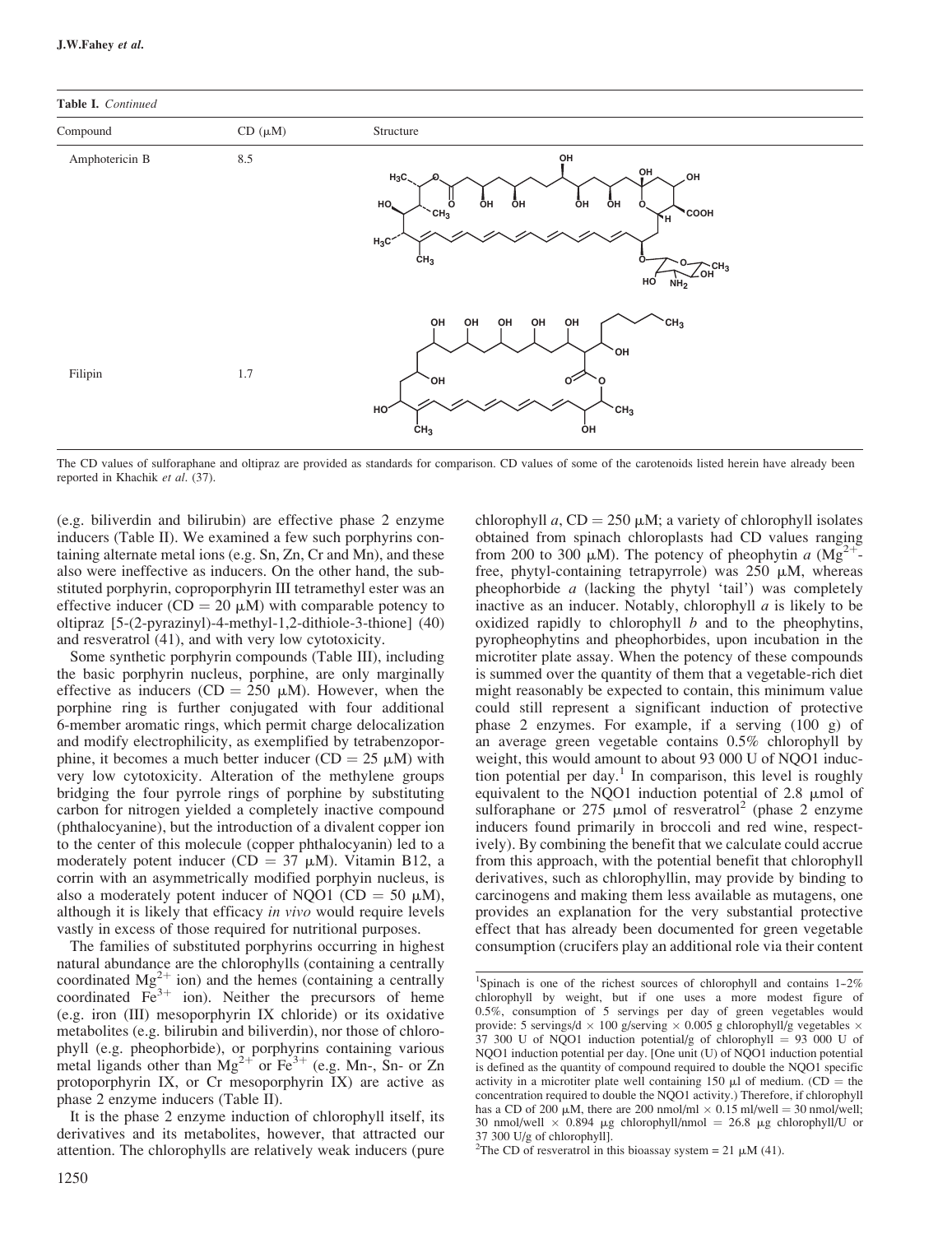| Table II. Potencies of porphyrins as inducers of NQO1  |             |                                                                          | Table II. Continued                   |             |                                                                                                                                                                                                                                                                                                                                                                                                   |  |
|--------------------------------------------------------|-------------|--------------------------------------------------------------------------|---------------------------------------|-------------|---------------------------------------------------------------------------------------------------------------------------------------------------------------------------------------------------------------------------------------------------------------------------------------------------------------------------------------------------------------------------------------------------|--|
| Compound                                               | $CD(\mu M)$ | Structure                                                                | Compound                              | $CD(\mu M)$ | Structure                                                                                                                                                                                                                                                                                                                                                                                         |  |
| Coproporphyrin III<br>dihydrochloride                  | >300        | <b>HOOC</b><br>COOH<br>$\bar{\text{C}}$<br>HN<br>NΗ<br><b>HOOC</b><br>ČI | Hematoporphyrin IX<br>dihydrochloride | >300        | HOOC<br>COOH<br>$\bar{\text{C}}$<br>·NH<br>HN-<br>$H =$<br>NH-<br>CI<br>HÓ<br>OH                                                                                                                                                                                                                                                                                                                  |  |
|                                                        |             | HOOC                                                                     | Biliverdin IX $\alpha$                | 95          | <b>HOOC</b><br>COOH                                                                                                                                                                                                                                                                                                                                                                               |  |
| Coproporphyrin<br>III tetramethyl ester                | 20          | $H_3COOC$<br>COOH <sub>3</sub> C<br>ΗN<br>٧Н                             |                                       |             | ·NH<br>Н<br>NΗ<br>∩                                                                                                                                                                                                                                                                                                                                                                               |  |
|                                                        |             | $H_3COOC$<br>$H_3$ COOC                                                  | Bilirubin IX $\alpha$                 | >300        | <b>HOOC</b><br>COOH                                                                                                                                                                                                                                                                                                                                                                               |  |
| Protoporphyrin IX                                      | >300        | <b>HOOC</b><br>COOH<br>ΝĤ<br><b>HN</b><br>NΗ<br>HN <sub>2</sub>          | Zn (II) protoporphyrin IX             | >300        | Ĥ<br><b>HOOC</b><br>COOH                                                                                                                                                                                                                                                                                                                                                                          |  |
| Sn (IV) protoporphyrin<br>IX dichloride                | >300        | <b>HOOC</b><br>COOH                                                      |                                       |             | 7ń                                                                                                                                                                                                                                                                                                                                                                                                |  |
|                                                        |             | ÇI<br>ĊI                                                                 | Cr (III) mesoporphyrin<br>IX chloride | >300        | <b>HOOC</b><br>COOH                                                                                                                                                                                                                                                                                                                                                                               |  |
| Mn (III) protoporphyrin<br>IX dichloride               | >300        | HOOC<br>COOH<br>СI                                                       |                                       |             | of glucosinolates/isothiocyanates). To our knowledge, chloro-<br>phyll has not hitherto been considered to play a significant<br>role in the dietary cancer chemoprotective armamentarium,<br>although it is perhaps one of the more obvious components<br>of a plant-rich diet. Indeed, although chlorophyll is not a potent<br>inducer of protective enzymes, it is ubiquitous in a plant-based |  |
| Mesohemin [iron (III)<br>mesoporphyrin IX<br>chloride] | >300        | <b>HOOC</b><br>COOH                                                      | these enzymes.                        |             | diet, and could thus provide low but consistent induction of<br>Chlorophyllins (commercially prepared) are other inducers                                                                                                                                                                                                                                                                         |  |

N

Fe Classical Contract of the Contract of Contract of Contract of Contract of Contract of Contract of Contract o

 $\sum_{\mathsf{E} \in \mathcal{A}}$ 

N

of phase 2 enzymes (CD  $\approx 10-30 \mu M$ ; see Table IV). The two major components of chlorophyllin are copper chlorin e4 and copper chlorin e6, which have CDs of 78 and  $\gg 1000 \mu M$ , respectively. A third component of chlorophyllin, copper chlorin e4 ethyl ester was recently identified by some of us (25), and it is a much more potent NQO1 inducer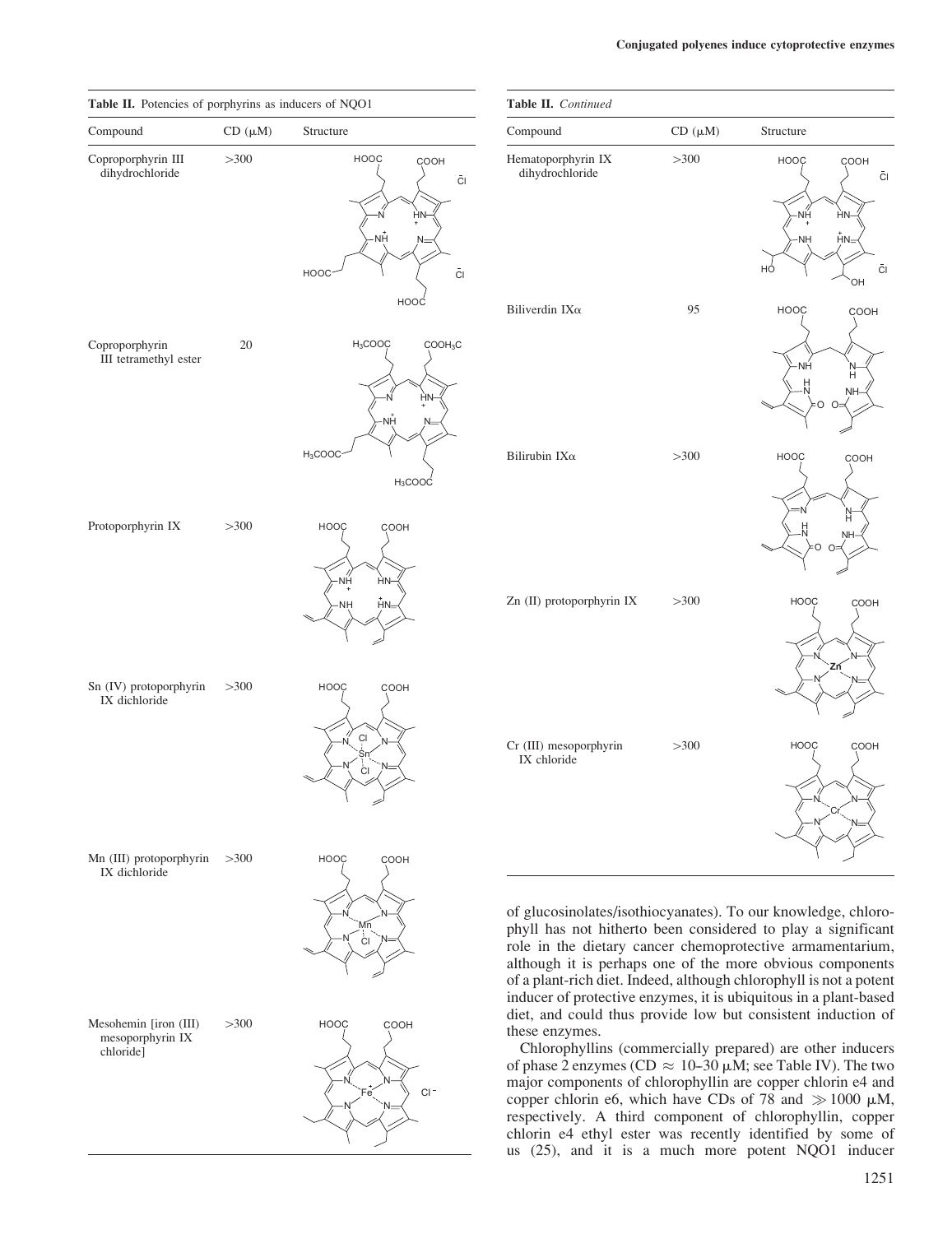



 $(CD = 5.5 \mu M)$  than its more prevalent, non-esterified analog (Table IV), perhaps reflecting cellular uptake that is expected to be much more efficient with the ethyl ester compared with the ionized disodium salt. The only other porphyrin methyl ester examined in this study was coproporphyrin III tetramethyl ester, which also may have chemoprotective

utility (CD = 20  $\mu$ M; Table II). For populations at high risk, the utility of copper chlorin e4 ethyl ester, a non-toxic compound that is thus ~50-fold more potent an inducer than chlorophyll, merits further investigation.

#### Reactivity with thiols

Sulfhydryl binding kinetics of each of these classes of newly discovered phase 2 enzyme inducers is exemplified by their reactivity with 2-mercaptoethanol and the data for representative compounds are presented in Table V. The bleaching reactions of thiols with carotenoids are well known (42), the formation of thiol adducts by porphyrins such as protoporphyrin IX has been demonstrated previously (43), and the non-enzymatic isomerization of a carotenoid derivative by sulfhydryl compounds such as mercaptoethanol has also been demonstrated (44). The only universal property of phase 2 enzyme inducers is their reactivity with sulfhydryl groups thought to be critical in the initial 'sensing' of inducers (6,45). It was thus important to show that the diverse array of polyene inducers examined in the present study could similarly bind with a sulfhydryl reagent and to explore whether the rate constants for these reactions could be related to the ability of compounds to induce phase 2 enzymes in mammalian cells.

Because of their extended conjugation systems, all the compounds tested have favorable absorption properties, i.e. they absorb light at long wavelengths with high extinction coefficients. As exemplified in Figure 1, upon reaction with thiols, the conjugation system of b-carotene is destroyed, resulting in bleaching. Thus, reaction with sulfhydryl reagents can easily be followed by the decrease in absorbance at the corresponding wavelength for each compound. Although the stoichiometry of these reactions is unknown and the reactions are likely to involve the simultaneous reduction of multiple centers on these molecules, it was important to establish whether: (i) representatives of the polyene and tetrapyrrole classes of inducers react with sulfhydryl groups; (ii) inducer potency correlates with sulfhydryl reactivity.

Inducer potency generally correlates with sulfhydryl group reactivity (Table V). The most potent inducers, e.g.  $\alpha$ -cryptoxanthin (CD = 1.8  $\mu$ M) and zeaxanthin (CD = 2.2  $\mu$ M), have the highest pseudo second-order rate constants with the sulfhydryl reagent  $\beta$ -mercaptoethanol ( $k_2 = 8.84 \times$  $10^{-3}$  M<sup>-1</sup> s<sup>-1</sup> and  $k_2 = 10.3 \times 10^{-3}$  M<sup>-1</sup> s<sup>-1</sup>, respectively). Vitamin B12, one of the less potent inducers  $(CD =$ 50  $\mu$ M), showed the lowest reactivity with  $\beta$ -mercaptoethanol  $(k_2 = 0.064 \times 10^{-3} \text{ M}^{-1} \text{ s}^{-1})$ . Similarly, chlorophyll *a*, one of the less potent inducers, did not react significantly with the sulfhydryl reagent. Chlorophyllin  $(CD = 30 \mu M)$ , on the other hand, reacts with B-mercaptoethanol at a rate ( $k_2 = 1.01 \times$  $10^{-3}$  M<sup>-1</sup> s<sup>-1</sup>) that is ~10-fold lower than the rate of reactivity of zeaxanthin  $(k_2 = 10.3 \times 10^{-3} \text{ M}^{-1} \text{ s}^{-1})$ , which is a ~10-fold more potent inducer ( $CD = 2.2 \mu M$ ). The only exception from this general trend is that although there is a very large difference in inducer potencies between  $\alpha$ -carotene (CD = 100  $\mu$ M), and  $\beta$ -carotene (CD = 7.2  $\mu$ M), their reactivity with  $\beta$ mercaptoethanol is essentially identical. In this isolated case, inducer potency may be largely influenced by other factors, e.g. by differences in their uptake by the cells or intracellular metabolism.

We have used  $BP<sup>r</sup>c1$  and c1 cells to test a representative porphine and chlorin. Tetrabenzoporphine appears to be a monofunctional inducer, as is sulforaphane, in that inducer potency is roughly equivalent in wild-type and mutant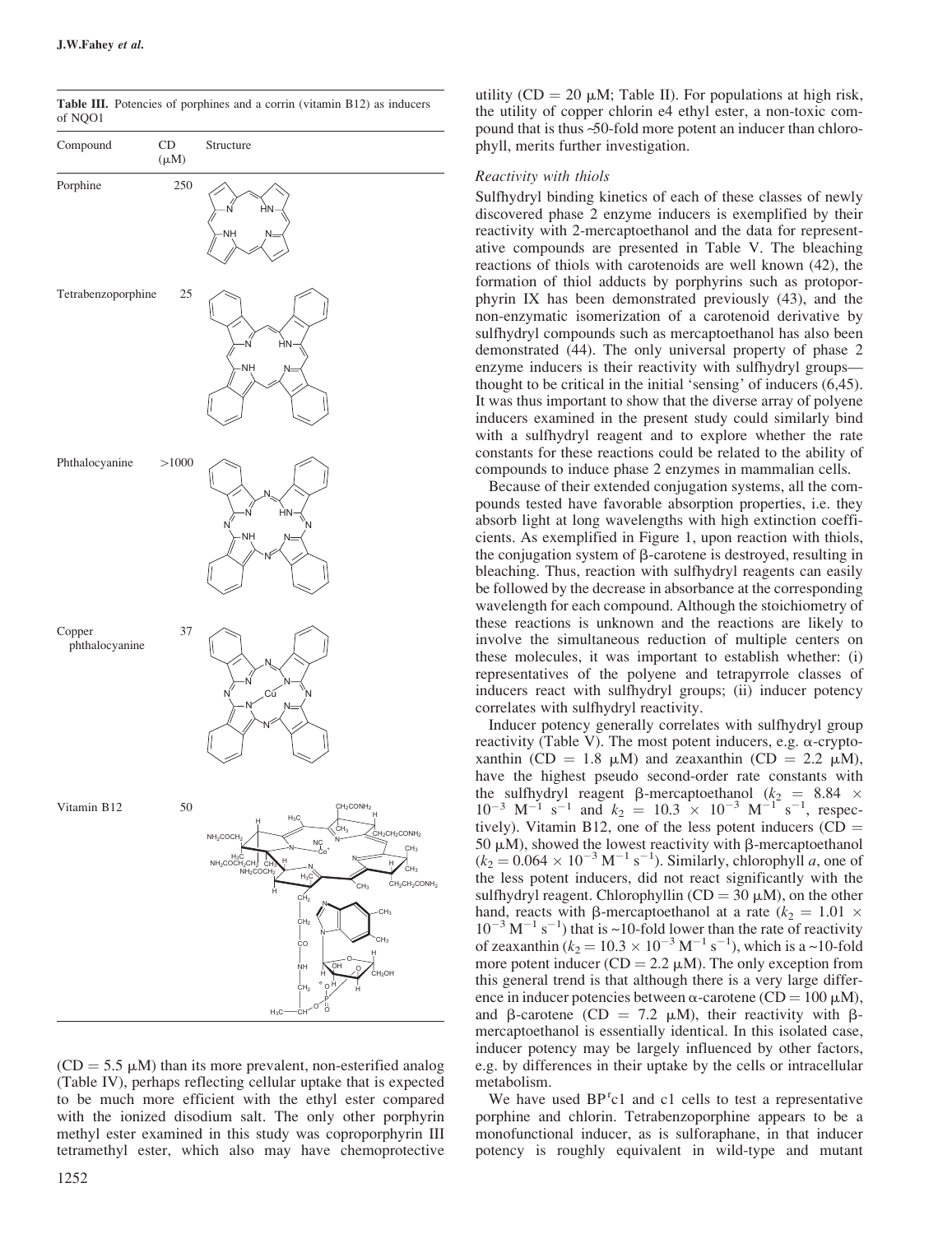

| Table IV. Continued |             |                                                                                |  |
|---------------------|-------------|--------------------------------------------------------------------------------|--|
| Compound            | $CD(\mu M)$ | Structure                                                                      |  |
| Pheophytin a        | 250         | ŃΗ<br>N.<br><b>HN</b><br>۶N<br>O<br>COOCH <sub>3</sub><br>O                    |  |
| Pheophorbide        | >300        | .<br>NH<br>N<br>HN<br>$\sim_{\sf N}$<br>O<br>COOCH <sub>3</sub><br><b>HOOC</b> |  |

Table V. Reactivity of representatives of each class of highly conjugated phase 2 enzyme inducers with 2-mercaptoethanol

| Compound                            | $CD(\mu M)$ | $\lambda_{\text{max}}$ (nm) | Solvent $(\%)$    | $k_2$ (M <sup>-1</sup> s <sup>-1</sup> ) |
|-------------------------------------|-------------|-----------------------------|-------------------|------------------------------------------|
| Carotenoids and polyene antibiotics |             |                             |                   |                                          |
| $\alpha$ -Carotene                  | 100         | 452                         | $95^{\mathrm{a}}$ | $6.84 \times 10^{-3}$                    |
| <b>B-Carotene</b>                   | 7.2         | 458                         | $95^{\mathrm{a}}$ | $6.77 \times 10^{-3}$                    |
| Zeaxanthin                          | 2.2         | 447                         | $95^{\mathrm{a}}$ | $10.3 \times 10^{-3}$                    |
| $\alpha$ -Cryptoxanthin             | 1.8         | 450                         | $95^{\mathrm{a}}$ | $8.84 \times 10^{-3}$                    |
| Amphotericin B                      | 8.5         | 411                         | $95^{\mathrm{a}}$ | $5.00 \times 10^{-3}$                    |
| Tetrapyrroles                       |             |                             |                   |                                          |
| Vitamin B12                         | 50          | 361                         | 50 <sup>b</sup>   | $0.064 \times 10^{-3}$                   |
| Chlorophyllin                       | 30          | 665                         | 50 <sup>b</sup>   | $1.01 \times 10^{-3}$                    |
| Chlorophyll a                       | 250         | 665                         | $95^{\mathrm{a}}$ | Unreactive                               |
| Pheophorbide a                      | $\gg 300$   | 668                         | $95^{\mathrm{a}}$ | $0.65 \times 10^{-3}$                    |

The solvents used are <sup>a</sup>tetrahydrofuran and <sup>b</sup>methanol.



Fig. 1. Reaction of  $\beta$ -carotene with 2-mercaptoethanol. Absorption spectra of 9.5  $\mu$ M  $\beta$ -carotene in 95% aqueous tetrahydrofuran (A), the reaction mixture of 9.5  $\mu$ M  $\beta$ -carotene and 143 mM 2-mercaptoethanol after incubation in the same solvent at  $25^{\circ}$ C in the dark for 40 min (B) and 18 h (C). The inset shows the time course of the incubation of 6  $\mu$ M b-carotene with 143 mM 2-mercaptoethanol that was used in calculating the initial rate and the pseudo second-order rate constant of the reaction.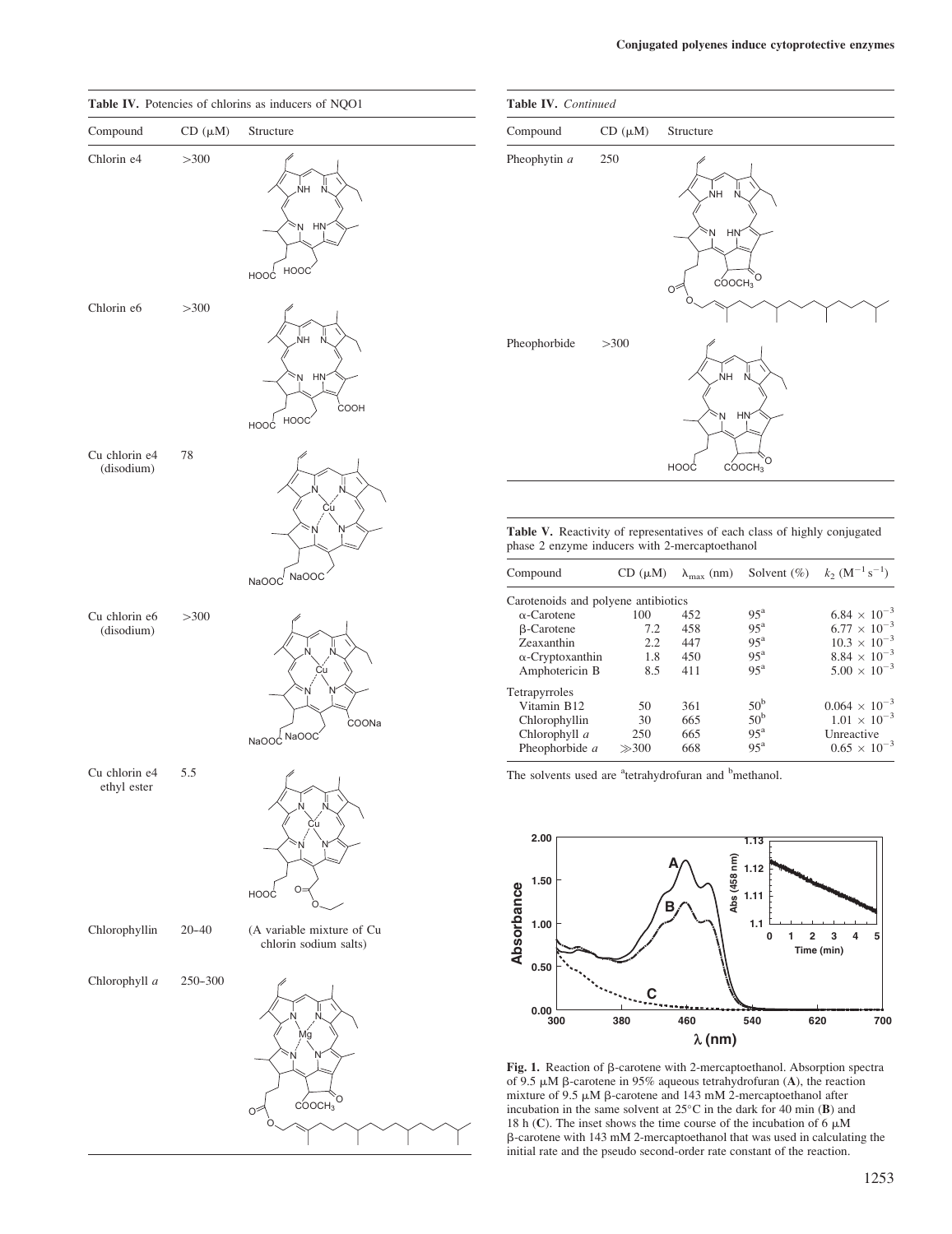Table VI. Inducer potency, reported as CD (concentration required to double the NQO1 activity in treated cells, compared with controls) in  $\mu$ M, measured in different cell lines

| Compound                 | Cell line <sup>a</sup> |     |     |                                                   |  |
|--------------------------|------------------------|-----|-----|---------------------------------------------------|--|
|                          |                        |     |     | Hepa1c1c7 $BP^r c1$ c1 HepG2-ARE-GFP <sup>b</sup> |  |
| Sulforaphane             | 0.2                    | 0.2 | 0.2 |                                                   |  |
| Tetrabenzoporphine       | 25                     | 50  | 75  |                                                   |  |
| Cu chlorin e4 (disodium) | 78                     |     |     |                                                   |  |

<sup>a</sup>Bifunctional inducers induce NQO1 in wild-type (Hepa1c1c7) murine hepatoma cell line, but not in either of BP<sup>r</sup>c1 or c1 mutants lacking functional

cytochrome P450 activity (15).<br><sup>b<sub>i</sup>+</sub>', positive response with ARE-TK-GFP construct and not with same cell</sup> line (HepG2) transfected with only the GFP vector, but lacking ARE;  $\frac{1}{2}$ ,  $>1000 \mu M$  (no response at highest dose tested).

Hepa1c1c7 cells (Table VI). In contrast, copper chlorin e4 (disodium) appears to be a bifunctional inducer in that no inducer activity is seen in the mutant cell lines. This outcome suggests that this component of chlorophyllin requires activation by phase 1 enzymes. Thus, as a class, polyenes act as monofunctional or bifunctional inducers. Using a pair of HepG2 human hepatoma cell lines transfected with the ARElinked GFP plasmid or GFP plasmid without ARE, we show that both tetrabenzoporphine and copper chlorin e4 (disodium) induce NQO1 via the ARE/Nrf2 pathway (Table VI).

#### **Discussion**

Hayes et al.  $(46)$  have characterized the murine  $nqol$  5'upstream region to show that Nrf2 regulates this gene directly via an ARE, which is required for both constitutive and sulforaphane-inducible expression of NQO1. Ma et al. (47) have provided evidence in cultured murine cells that the AhR-dependent induction of NQO1 by bifunctional inducers (i.e. AhR ligands) cross-reacts with Nrf2 function in the induction of phase 2 enzymes. They provide suggestive evidence that at least three different pathways exist to mediate expression of NQO1, some or all of which may be involved in enzyme induction by the agents under investigation in the present study.

Since chlorophyllin is  $>10$ -fold more potent as a phase 2 enzyme inducer than chlorophyll, and since it has other detoxification properties because it is much more water-soluble than chlorophyll, its ultimate incorporation into either a dietary supplement or a pharmaceutical cancer chemoprevention strategy may be quite feasible. Indeed, administration of oral chlorophyllin supplements was responsible for the green color of the sera of study subjects. Chlorophyllin ethyl esters and chlorin e4 and e6 were present at low micromolar levels in these sera (25). The observations reported here support additional or alternate explanations for the protective effects of chlorophyllin on aflatoxin-induced carcinogenesis. For the major dietary carotenoid lutein, a doubling of NQO1 occurred at about  $17 \mu M$ , but there was measurable induction at levels as low as 1.0  $\mu$ M. Khachik *et al.* (48) have measured lutein levels in human liver, colon and lung tissues of 3.2, 0.85 and  $0.40 \mu M$ , respectively.

Interestingly, the experimental evidence provided by Ben-Dor *et al.* (38) led them to conclude that the activation of the ARE/Nrf2-mediated phase 2 enzyme induction by a number of extremely hydrophobic carotenoids may be, in part,

mediated by the more hydrophilic derivatives of these compounds. Clearly, it could be the oxidation products of some of the extremely hydrophobic compounds reported in this paper—both carotenoids and others that account for their NQO1-inducing activity. In fact, the evidence we present strongly suggests that a similar phenomenon takes place with the derivatives of the plant pigment chlorophyll, since both its water-soluble derivative (chlorophyllin), and a principal component of chlorophyllin (copper chlorin e4 ethyl ester), are substantially more potent inducers of NQO1 in Hepa1c1c7 cells  $(\sim]10$ - and 40-fold more potent, respectively).

Concentrations of chlorophyll and pheophytin as high as almost  $250 \mu M$  were required to double NOO1 activity in cell culture; however, there was some induction from these compounds even in the low micromolar range. Although the decades old dogma is that chlorophyll is not significantly taken up in vivo, very few studies have evaluated its uptake and tissue distribution. Recent work with human intestinal cells strongly suggests that uptake of chlorophyll and its pheophytin metabolites is substantial, and is comparable to that of lutein (49). Thus, it is still unknown whether these abundant plant pigments could reach sufficient levels in human tissues to induce phase 2 enzymes. The direct assessment of both systemic and intestinal cell induction in human subjects is clearly a challenge that must be addressed. Broadly viewed, the ability of the chlorophylls and carotenoids to induce phase 2 enzymes may, in part, explain the widely accepted protective effects of vegetable consumption against cancer.

#### Acknowledgements

We gratefully acknowledge the contribution of Dr Frederick Khachik (Department. of Chemistry, University of Maryland, College Park, MD) who provided all of the carotenoids used in this work in a highly purified state, and who provided encouragement and intellectual input in the early phases of this project. This project was generously supported by the Lewis B. and Dorothy Cullman Foundation.

Conflict of Interest Statement: None declared.

#### References

- 1. Kensler,T.W. and Talalay,P. (2004) Inducers of enzymes that protect against carcinogens and oxidants. Kelloff,G.J., Hawk,E.T. and Sigman,C.C. (eds) In Cancer Chemoprevention, Vol 1: Promising Cancer Chemoprevention Agents. Humana Press Inc., Totowa, NJ, pp. 3-20.
- 2. Talalay, P. (1999) The war against cancer: new hope. Proc. Am. Philos. Soc., 143, 52-72.
- 3. Talalay,P., Dinkova-Kostova,A.T. and Holtzclaw,W.D. (2003) Importance of phase 2 gene regulation in protection against electrophile and reactive oxygen toxicity and carcinogenesis. Adv. Enzyme Regul., 43,  $121 - 134$ .
- 4.Campisi,J. (2003) Cancer and ageing: rival demons? Nat. Rev. Cancer, 3,  $339 - 349$
- 5. Dinkova-Kostova,A.T., Fahey,J.W. and Talalay,P. (2004) Chemical structures of inducers of nicotinamide quinone oxidoreductase 1 (NQO1). Methods Enzymol., 382, 423--448.
- 6. Dinkova-Kostova,A.T., Massiah,M.A., Bozak,R.E., Hicks,R.J. and Talalay,P. (2001) Potency of Michael reaction acceptors as inducers of enzymes that protect against carcinogenesis depends on their reactivity with sulfhydryl groups. Proc. Natl Acad. Sci. USA, 98, 3404-3409.
- 7. Itoh,K., Wakabayashi,N., Katoh,Y., Ishii,T., O'Connor,T. and Yamamoto, M. (2003) Keap1 regulates both cytoplasmic-nuclear shuttling and degradation of Nrf2 in response to electrophiles. Genes Cells, 8, 379--391.
- 8. Thimmulappa,R.K., Mai,K.H., Srisuma,S., Kensler,T.W., Yamamoto,M. and Biswal,S. (2002) Identification of Nrf2-regulated genes induced by the chemopreventive agent sulforaphane by oligonucleotide microarray. Cancer Res., 62, 5196-5203.